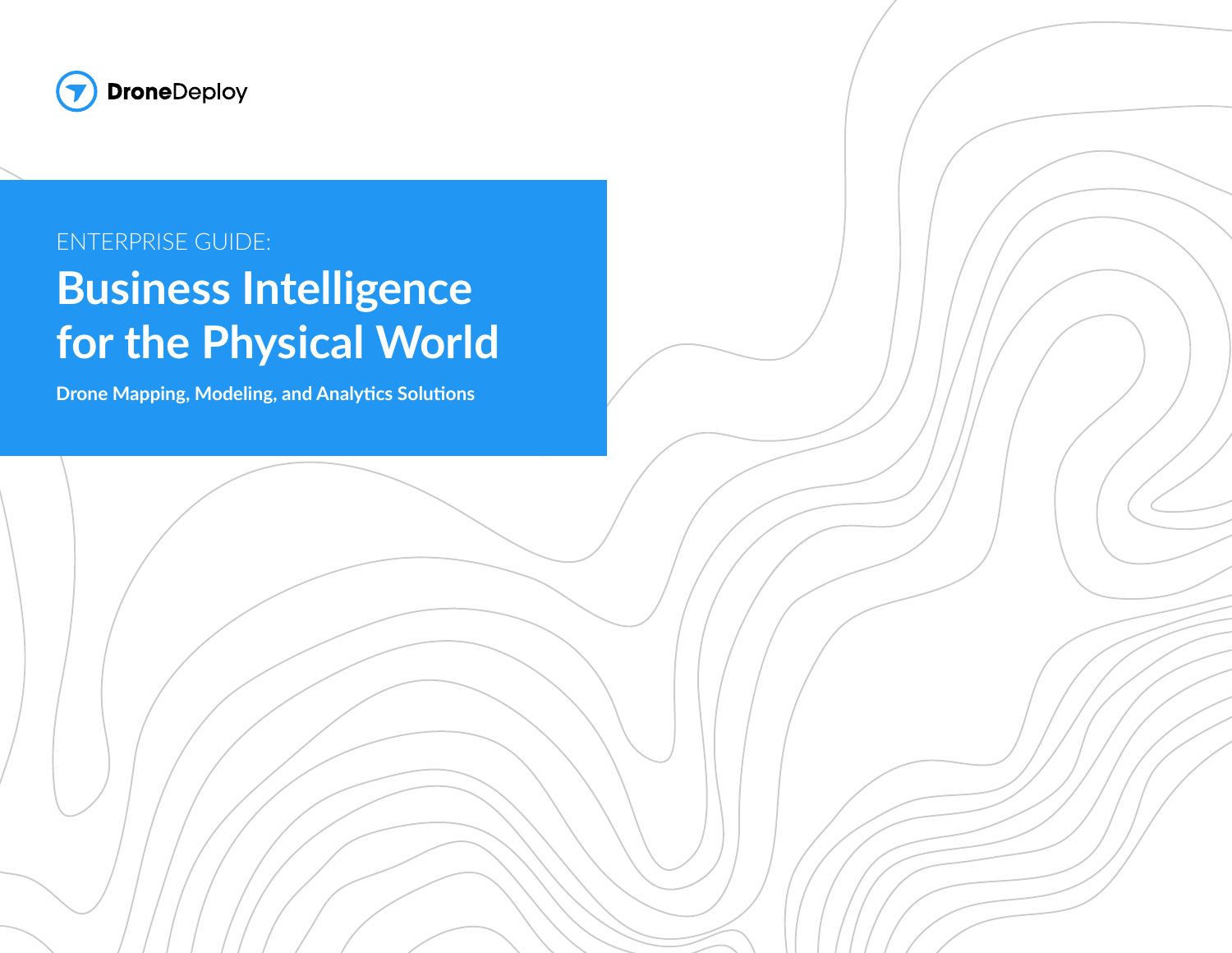#### TABLE OF **CONTENTS**

| <b>INTRODUCTION</b>                                        | 3 |
|------------------------------------------------------------|---|
| <b>ANSWERS IN</b><br><b>REAL TIME</b>                      | 4 |
| <b>EASE OF USE</b>                                         | 5 |
| USER FRIENDLY IN ONLINE AND<br><b>OFFLINE ENVIRONMENTS</b> | 5 |
| INTEGRATION WITH YOUR WORKFLOW                             | 6 |
| <b>COLLABORATION</b>                                       | 6 |
| <b>SECURITY</b>                                            | 7 |
| <b>SCALABILITY</b>                                         | 8 |
| <b>DEDICATION TO</b><br><b>CUSTOMER SUCCESS</b>            | 8 |
| <b>CUSTOMER</b><br><b>REFERENCES</b>                       | 9 |
| YOUR CALL TO ACTION                                        | 9 |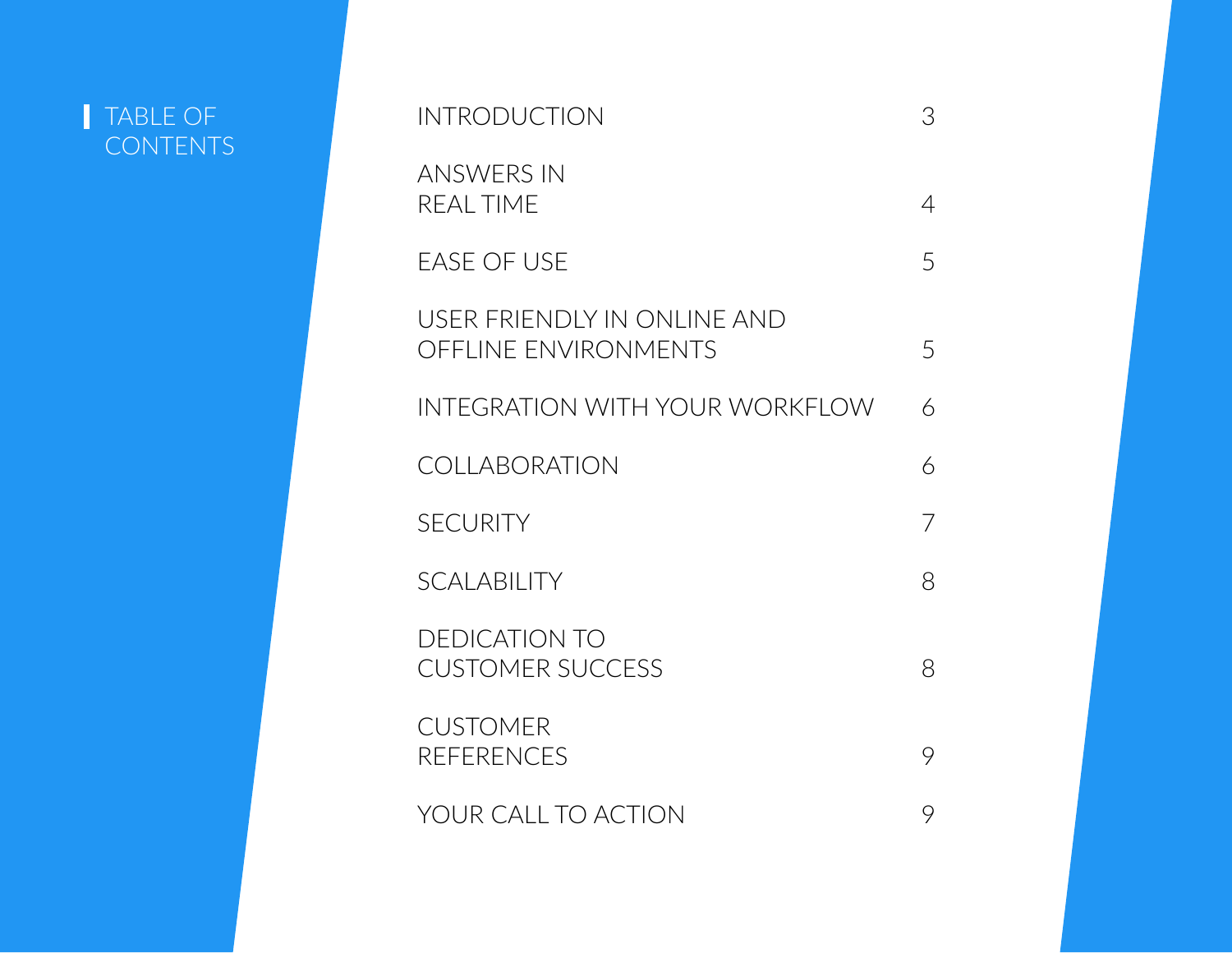#### **INTRODUCTION**

Advances in drone hardware and software have spawned innovations in the way companies monitor and manage physical sites, capital assets, and projects. Enterprises of all sizes across industries like construction, agriculture, mining, insurance, energy, and utilities are using drones to improve safety, increase efficiency, enhance customer relationships, drive growth, and improve margins.

Continued growth in commercial drones is reflected in forecasts from the Federal Aviation Administration, which predicts the number of unmanned aircraft systems (UAS) could quadruple from 2018 to 2023, totaling over 1.2 million units by the end of that five-year period.

The right drone mapping, modeling, and business intelligence solutions can deliver increased visibility, data accuracy, and speed-of-execution unmatched by traditional manual solutions or by point solution providers. But many enterprise buyers find that selecting the right solution in a crowded and growing market is challenging. It's even harder still because many of these solutions sound the same, but have vastly different capabilities. Enterprises must be deliberate and thorough as they research and select solutions that are vital to everyday operations and could impact employee and customer safety.

#### This eBook highlights the key considerations for businesses examining drone solutions:

- Answers in Real Time
- Ease of Use
- User Friendly in Online and Offline Environments
- Integration with Your Workflow
- Collaboration
- Security
- Scalability
- Dedication to Customer Success
- Customer References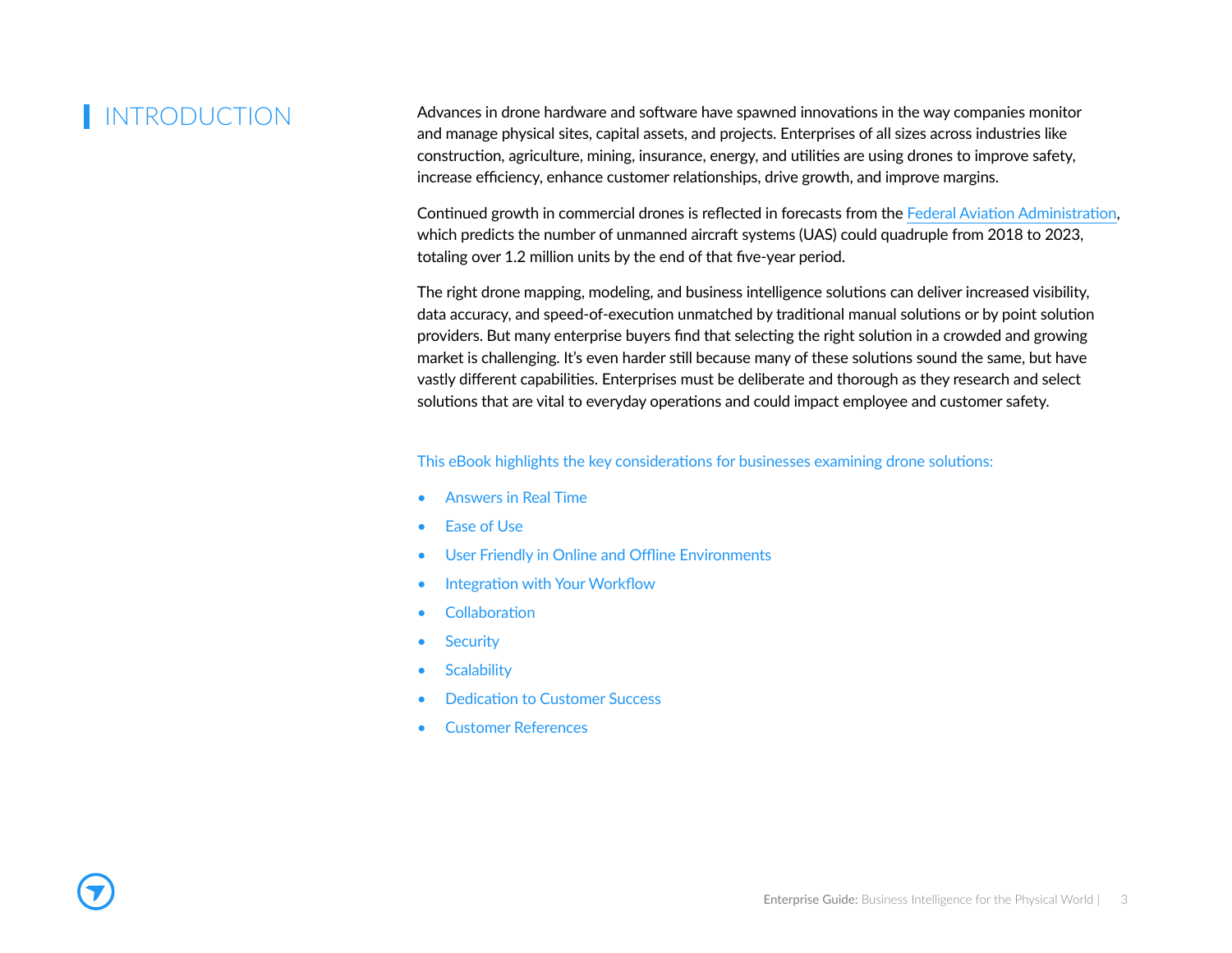## ANSWERS IN REAL TIME

First and foremost, business intelligence solutions must empower businesses to answer the questions they were not able to answer—or could not answer in as fast, accurate, safe, or cost-effective manner with their current methods or practices. The best solutions unlock new levels of insight and accelerate speed-to-action.

Drones give unprecedented real-time visibility into sites, fields, and assets. The software that analyzes the images captured by drones is the crucial link to transforming images into insights, and insights into action.

For example, DroneDeploy enables companies to:

- Manage inventories more accurately and cost-effectively with the ability to detect, measure, and report stockpile mass, volume, and value
- Capture images in real-time to create topographic maps, replacing time-consuming and expensive manual methods common today
- Inspect physical assets-such as well sites, pipelines, storage tanks, and offshore platforms with the benefits of a first-person point-of-view, without the safety risks
- Automate the counting of objects—like trees and solar panels—eliminating the time, errors, and hazards of traditional practices
- Pinpoint inefficient operations or potential emergencies, such temperature anomalies in roofs, or cracks and weak spots in buildings and other capital assets

Intelligence generated by DroneDeploy delivers 360 degree visibility into operations so companies can focus on the areas most pressing or most strategic to their business.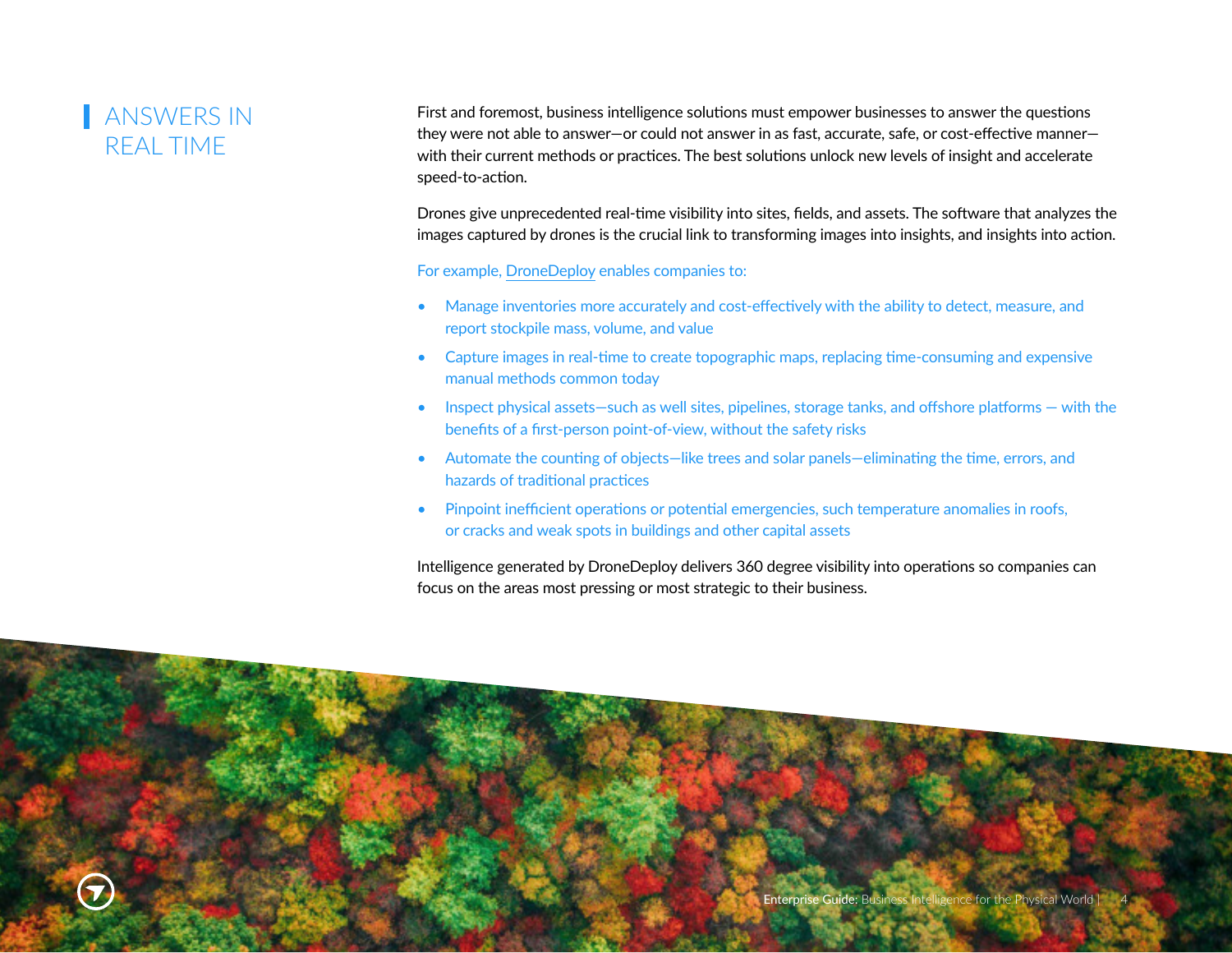#### **EASE OF USE**

Your team conducts mission-critical work, often under aggressive, hard deadlines. They have little time to learn new solutions, and they may work in environments where it's difficult or impossible to consult references that show them how to use and optimize the solution. If no one uses a drone solution, then that solution provides no value.

Before you invest in an image processing or analytics solution, ensure that it is easy and intuitive to use. It should be designed and tailored to the way your team uses applications, which is often the way they use consumer apps.

Consult a few trusted colleagues and bring them into the buying process. How would they use this solution? How long would it take for them to get up to speed? Would it tangibly improve how they work or the decisions they make?

Use the trial period to gauge the user friendliness of the application. Collaborate with colleagues and build a consensus around what solution will empower them the most. Check that the solutions are mobile friendly but also support the technology infrastructure in which your team operates—which could be without internet at all.

#### USER FRIENDLY IN ONLINE AND OFFLINE ENVIRONMENTS

Connecting and integrating different technology is one thing, but that's impossible without connectivity in general. There are plenty of technology challenges facing workers in the field already: one of the biggest is being able to get reliable Internet. That's why businesses who want true peace of mind need a reliable solution that works whenever and wherever, whether the Internet is available or not. It should also be mobile friendly, as many operators and decision makers in the field carry smartphones or tablets.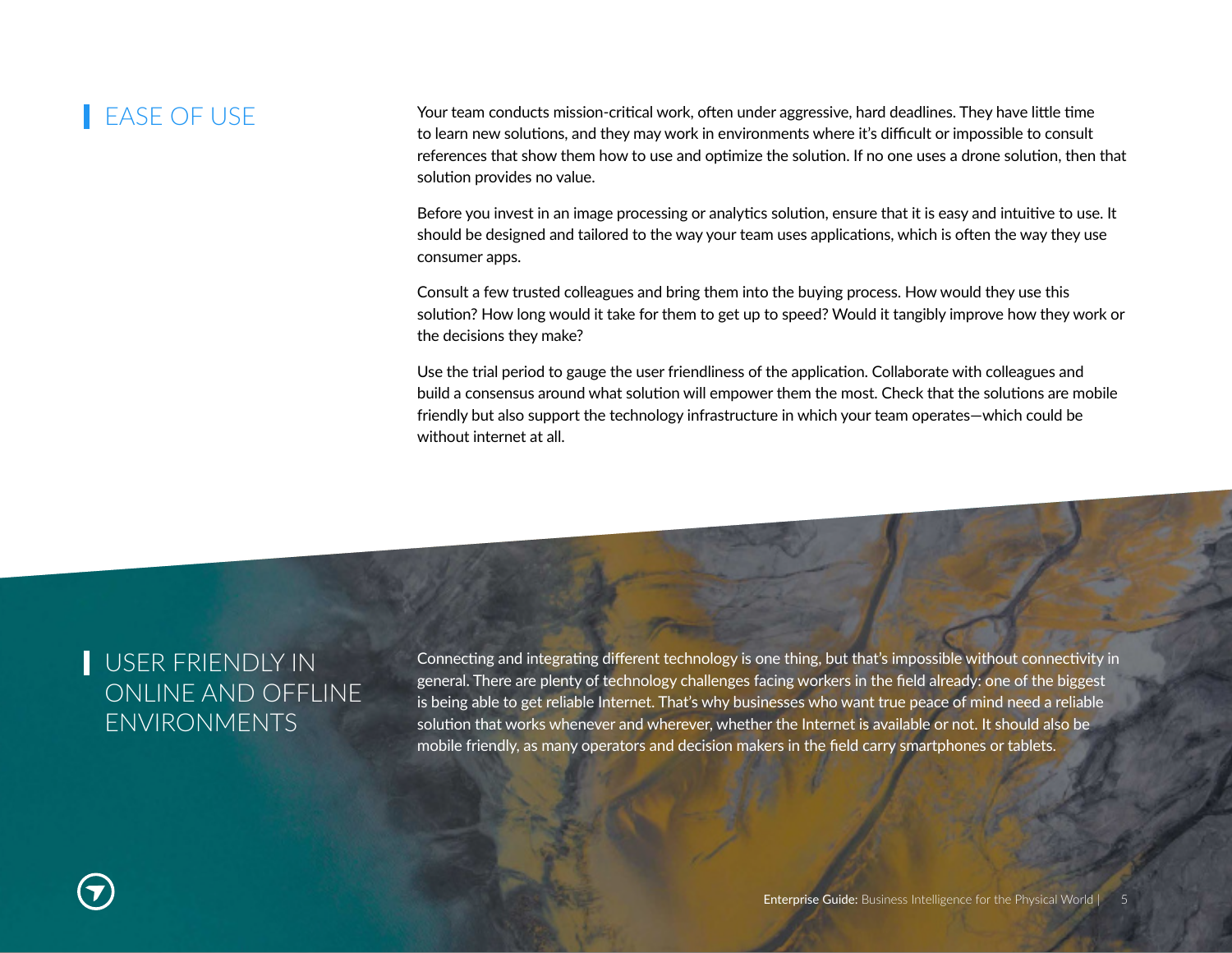#### **INTEGRATION WITH** YOUR WORKELOW

It's important that a drone solution is something your team will use, but it's perhaps just as important that it can be seamlessly embedded into your technology stack. Why? Drone data has the potential to transform mission-critical processes. But its impact is constrained if only a limited set of users rely on it. Integrations with key applications in your company's technology stack will extend its relevance and maximize its value. Moreover, integrations promote the elimination of data silos and facilitate action and collaboration across your company.

DroneDeploy integrates with leading applications that construction, energy and resources, agriculture, and mining companies already leverage. We extend solutions that companies use to plan operations with the ability to match that data with the realities on the field or on their sites.

#### **COLLABORATION**

Images and analytics from drones have more value when they are shared with key stakeholders. Collaboration helps companies keep all teams aligned with a shared view of reality, real-time insights, and a single source of truth and record of progress. This helps build trust with customers, and coordination with partners, contractors, and suppliers.

Cloud-based solutions like DroneDeploy enable secure collaboration at scale, whereas on-premise solutions make it challenging—if not impossible—to share files among team members and integrate with the applications they use, wasting precious time in the field or in the office.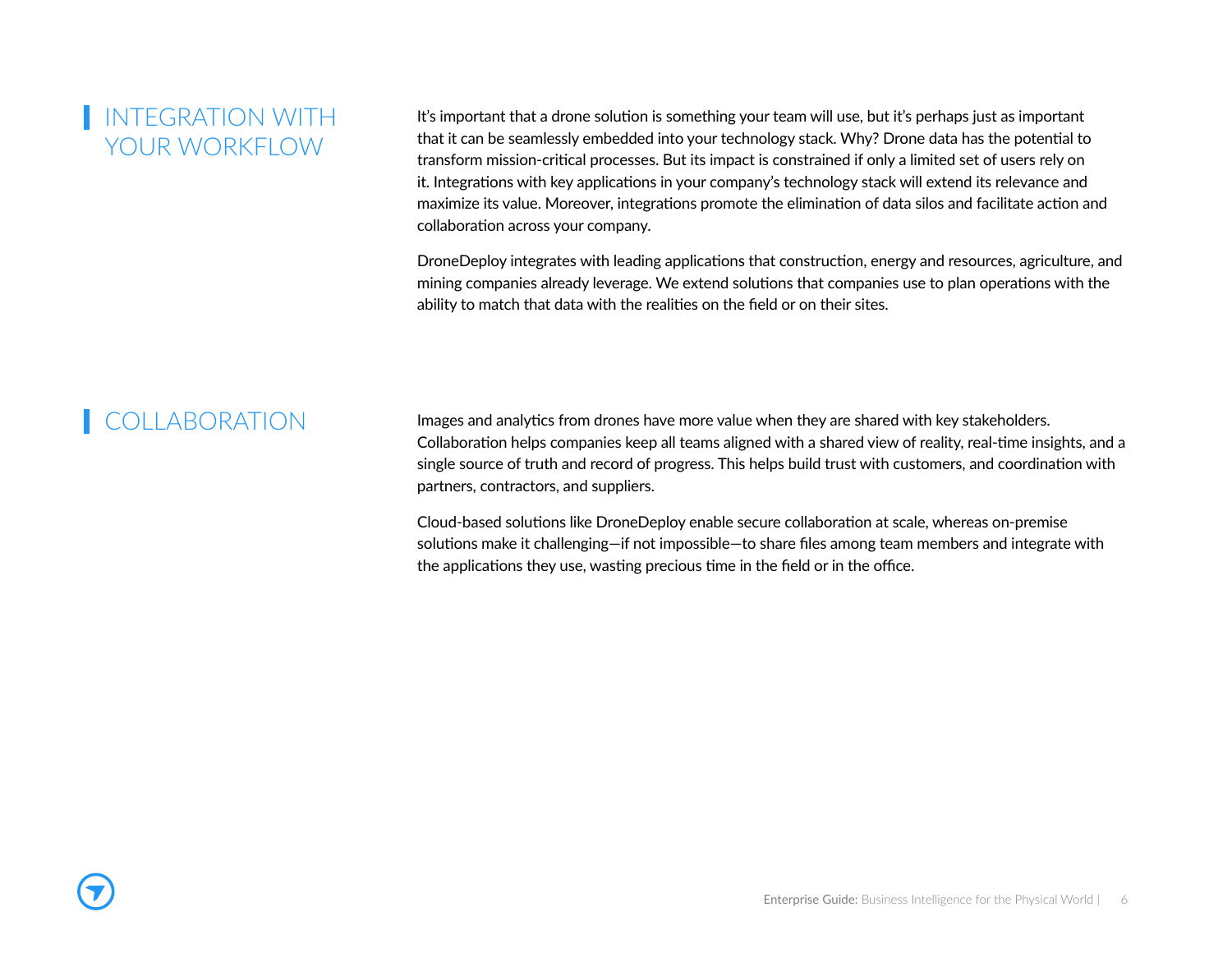#### **SECURITY**

In an Internet-enabled, real-time world, there's nothing more vital to your business than security. Your operations are at risk if data is not properly managed. You should always have complete control over and visibility into how your team, partners, and stakeholders access data.

DroneDeploy takes into consideration the permissions and workflows enterprises use and incorporates them into our solution:

- User roles: You can define the different types of roles and their access to specific data and features, and set permissions for individuals accessing the data
- Access control: You can limit access to specific data and features on a need-to-know basis
- SAML Single sign on: We authenticate users through the Security Assertion Markup Language (SAML) open standard. Users on your account can access DroneDeploy data by signing in one time with their company credentials; this feature keeps data secure while boosting efficiency.

In addition to protecting how your users and stakeholders access data, you should know how your vendor protects your data. You should ask: What are your certifications? How do you collect, store, and manage customer data? Do other vendors have third-party access to our data?

DroneDeploy has achieved IEC ISO-27001:2013 security certification—the international standard outlining best practices for information security management systems. This certification is particularly important to us since we have nearly 4,500 customers storing sensitive data ranging from agricultural yields to 3D models of nuclear power plants. Compliance with these standards demonstrates DroneDeploy's commitment to security and the protection of customer data.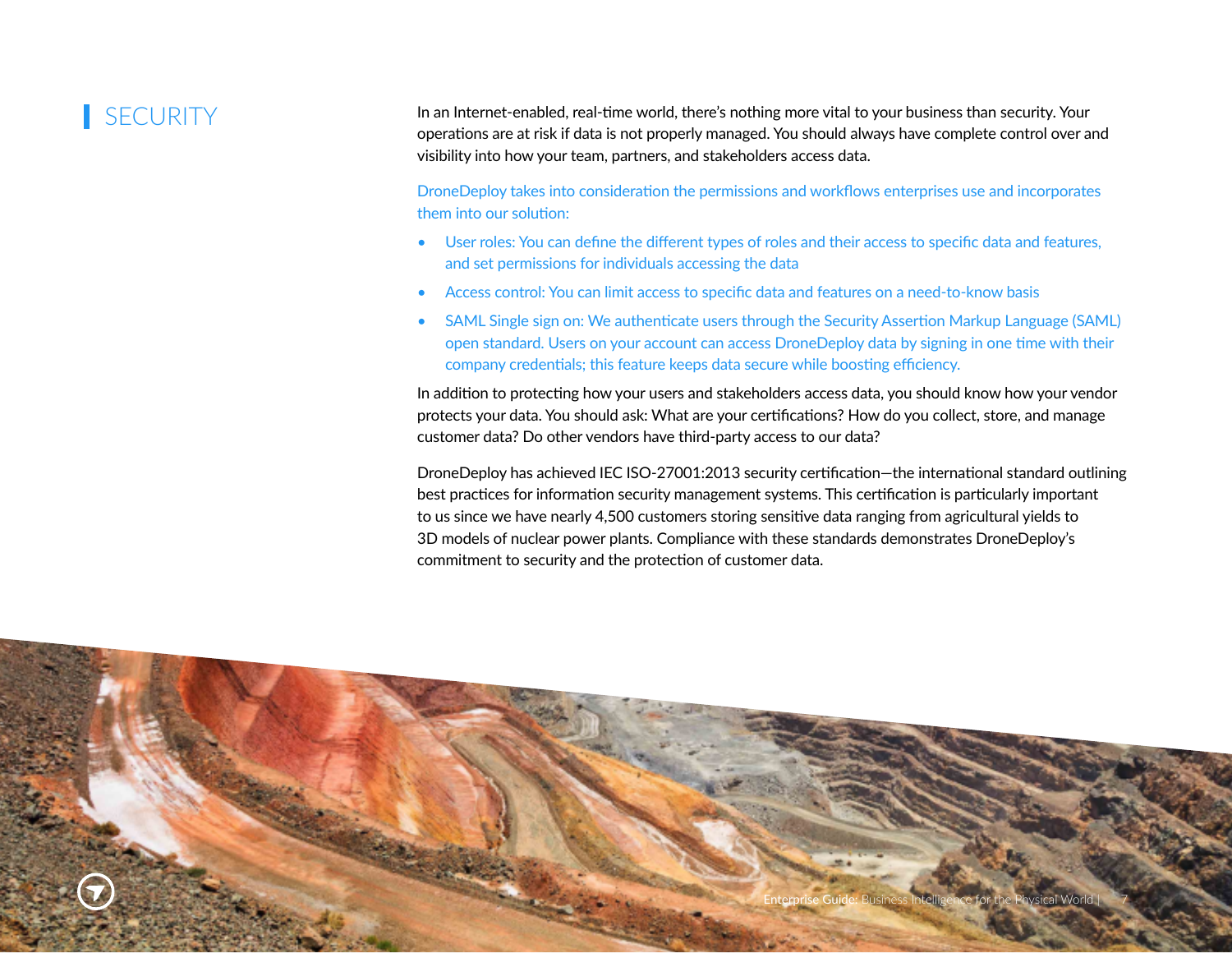#### **SCALABILITY**

Many businesses are already experimenting with drone and software technology and launching proofs-ofconcept today. In light of the rapid commercial adoption of drones and the growing number of use cases, it is likely more companies across industries will adopt and expand their drone operations. Companies should choose a software provider with a platform that can scale with their operations and requirements now and into the future.

DroneDeploy is designed to exceed the scale needed by enterprises of all sizes, no matter the industry. Our customer success and professional services teams ensure that our customers have the guidance they need to experience the full power of our solution and optimize efficiency.

In addition, we are constantly innovating. Our customer-facing and product teams stay on top of the trends from a range of industries, keep in close contact with customers to meet their evolving needs, and use this analysis to inform and adjust our product roadmap accordingly. The new features and products we build reflect the requests of our customers and anticipate their future needs.

#### DEDICATION TO CUSTOMER SUCCESS

Each business has unique requirements for support and services to leverage drone solutions most effectively. For some companies, email support is more than sufficient, while other businesses will need professional services to address their distinct needs. Still others will rely on deep data analysis. Some of the services are bundled as part of the software, whereas other products are available with additional fees.

DroneDeploy has a range of customer support, customer success, and professional services designed to help you address your needs. We help customers answer questions ranging from how to use a specific feature—to how to scale drone operations and ensure successful outcomes.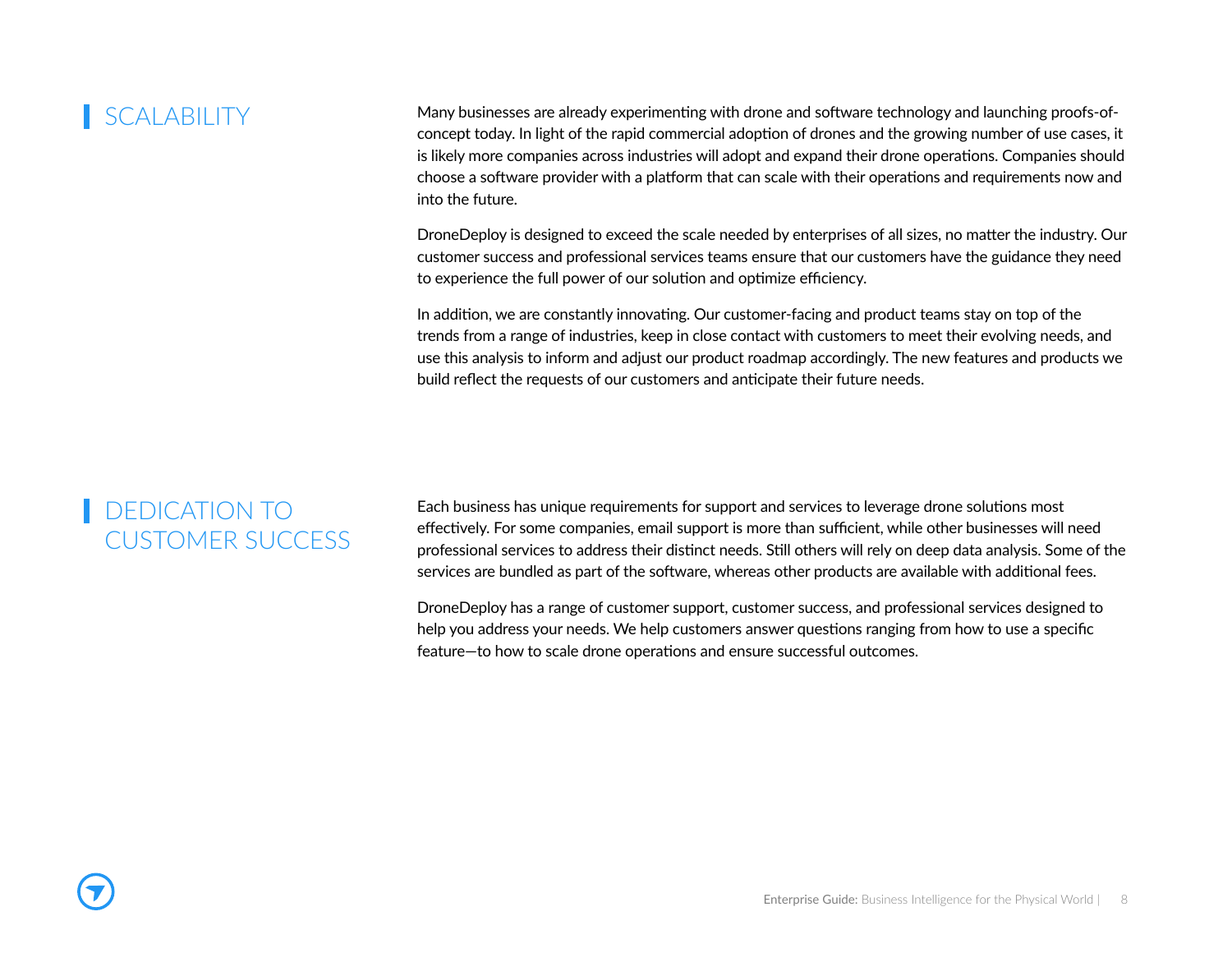## **CUSTOMER RFFERENCES**

Customers are the best way to determine a vendor's ability to execute. In addition to asking the vendor's customers to evaluate its capabilities and services, also note the customers' size and industry. Risk exists when a vendor has no references or testimonials from customers who "look like you."

To understand the maturity of the customers, also determine whether the vendor counts users on their free packages (often with bare bones features) as part of their customer base. While users on their free packages validate the applicability of those packages to customer needs, those packages often have limited features and hence limited use cases. So always ask for a breakdown of free users versus paying customers.

DroneDeploy's nearly 4,500 paying customers, loyal users, and customer case studies across industries validate its ability to deliver on its promise.

**I** YOUR CALL TO ACTION it is not uncommon for vendors to slap an enterprise label on their software or highlight their one large customer to woo companies that need enterprise-grade solutions. Exercise caution.

Want more information? Check out our learning resources or start a risk-free trial of DroneDeploy.

Need more guidance? Talk to an expert. Our team can help you make the most use of drone technology and drone mapping, analytics, and business intelligence solutions.